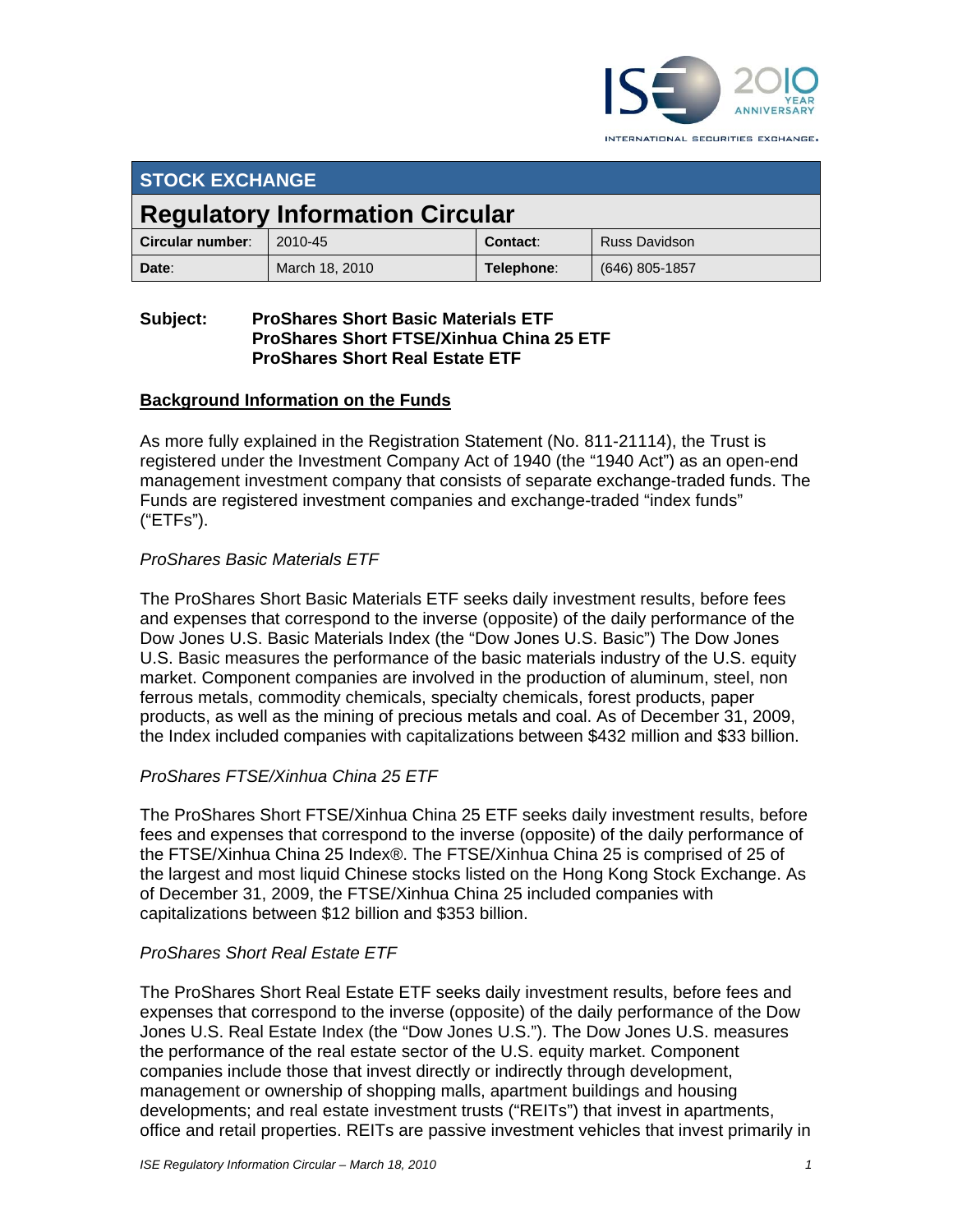

income producing real estate or real estate related loans or interests. As of December 31, 2009 the Index included companies with capitalizations between \$589 million and \$22 billion.

ProShare Advisors LLC serves as the investment advisor for the Funds. SEI Investments Distribution Co. is the distributor for the Funds. JP Morgan Chase Bank, N.A. is the administrator, custodian and index receipt agent for the Funds.

As described more fully in the Funds' prospectus ("Prospectus") and Statement of Additional Information ("SAI"), the Funds issue and redeem ETF shares on a continuous basis at NAV in large specified numbers of shares called Creation Units ("Creation Units"). Creation Units of the Funds are purchased and redeemed in cash. Except when aggregated in Creation Units, Shares are not redeemable securities of the Funds. Purchases and redemptions of Creation Units must be made by an Authorized Participant or through a firm that is either a member of the Continuous Net Settlement System of the National Securities Clearing Corporation ("NSCC") or a Depository Trust Company participant, and in each case, must have executed an agreement with the Distributor with respect to creations and redemptions of Creation Unit aggregations.

The Funds intends to declare and distribute to its shareholders at least annually virtually all of its net income (interest and dividends, less expenses), if any, as well as net capital gains, if any, realized from the sale of its holdings. Subject to board approval, some or all of any net capital gains distribution may be declared payable in either additional Shares of the respective Fund or in cash. If such a distribution is declared payable in that fashion, holders of Shares will receive additional Shares of the respective Fund unless they elect to receive cash. Dividends may be declared and paid more frequently.

The Depository Trust Company ("DTC") will serve as securities depository for the Shares, which may be held only in book-entry form; stock certificates will not be issued. DTC, or its nominee, is the record or registered owner of all outstanding Shares.

The NAV per Share of the Fund will be determined as of the close of trading (normally, 4:00 p.m. Eastern Time ("ET")) on each day that the Exchange is open for business (a "Business Day"). NAV will be available from the Distributor and is also available to National Securities Clearing Corporation ("NSCC") participants through data made available from NSCC.

The Trust's registration statement describes the various fees and expenses for the Funds' Shares. For a more complete description of the Funds and the underlying index, visit www.proshares.com.

## **Principal Risks**

Interested persons are referred to the Prospectus for a description of risks associated with an investment in the Shares. These risks include foreign market risk, and the risk that the Fund's return may not match the return of its index for a number of reasons including the incursion by the Fund of operating expenses and costs not applicable to its index. In addition, as noted in the Prospectus, the Shares may trade at market prices that may differ from their NAV. The NAV of the Shares will fluctuate with changes in the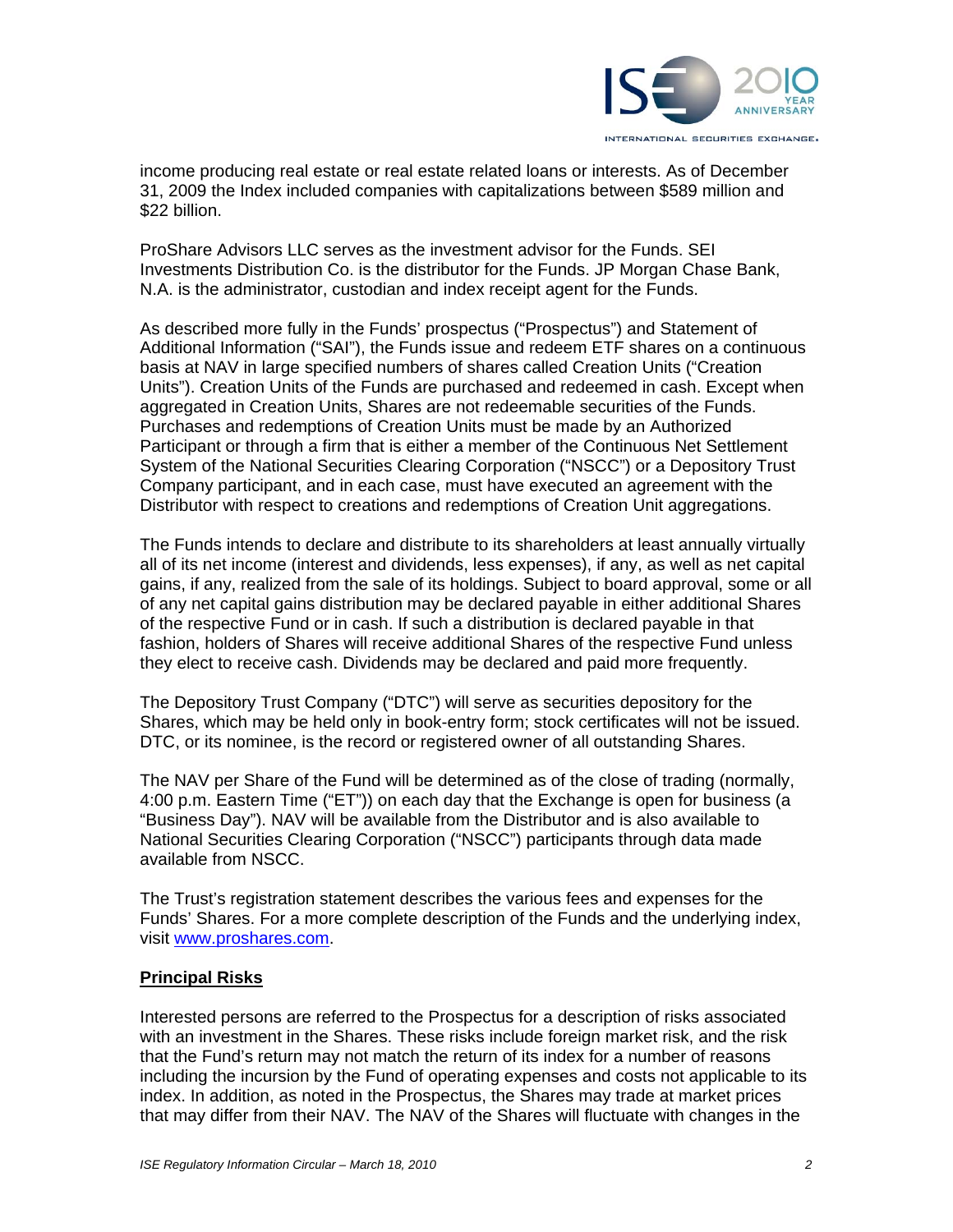

market value of the Fund's holdings. The market prices of the Shares will fluctuate in accordance with changes in NAV as well as the supply and demand for the Shares.

The Fund seeks a return of the inverse of an index *for a single day*. Due to the compounding of daily returns, returns over periods other than one day will likely differ in amount and possibly direction from the target return for the same period. Investors should monitor their holdings consistent with their strategies, as frequently as daily. The Funds' prospectus describing correlation, leverage and other risks is available at www.proshares.com.

#### **Exchange Rules Applicable to Trading in the Shares**

The Shares are considered equity securities, thus rendering trading in the Shares subject to the Exchange's existing rules governing the trading of equity securities.

## **Trading Hours**

Trading in the Shares on ISE is on a UTP basis and is subject to ISE equity trading rules. The Shares will trade from 8:00 a.m. until 8:00 p.m. Eastern Time. Equity Electronic Access Members ("Equity EAMs") trading the Shares during the Extended Market Sessions are exposed to the risk of the lack of the calculation or dissemination of underlying index value or intraday indicative value ("IIV"). For certain derivative securities products, an updated underlying index value or IIV may not be calculated or publicly disseminated in the Extended Market hours. Since the underlying index value and IIV are not calculated or widely disseminated during Extended Market hours, an investor who is unable to calculate implied values for certain derivative securities products during Extended Market hours may be at a disadvantage to market professionals.

## **Trading Halts**

ISE will halt trading in the Shares in accordance with ISE Rule 2101(a)(2)(iii). The grounds for a halt under this Rule include a halt by the primary market because it stops trading the Shares and/or a halt because dissemination of the IIV or applicable currency spot price has ceased, or a halt for other regulatory reasons. In addition, ISE will stop trading the Shares if the primary market de-lists the Shares.

## **Suitability**

Trading in the Shares on ISE will be subject to the provisions of ISE Rule 2123(l). Members recommending transactions in the Shares to customers should make a determination that the recommendation is suitable for the customer. In addition, members must possess sufficient information to satisfy the "know your customer" obligation that is embedded in ISE Rule 2123(l).

Equity EAMs also should review FINRA Notice to Members 03-71 for guidance on trading these products. The Notice reminds members of their obligations to: (1) conduct adequate due diligence to understand the features of the product; (2) perform a reasonable-basis suitability analysis; (3) perform customer-specific suitability analysis in connection with any recommended transactions; (4) provide a balanced disclosure of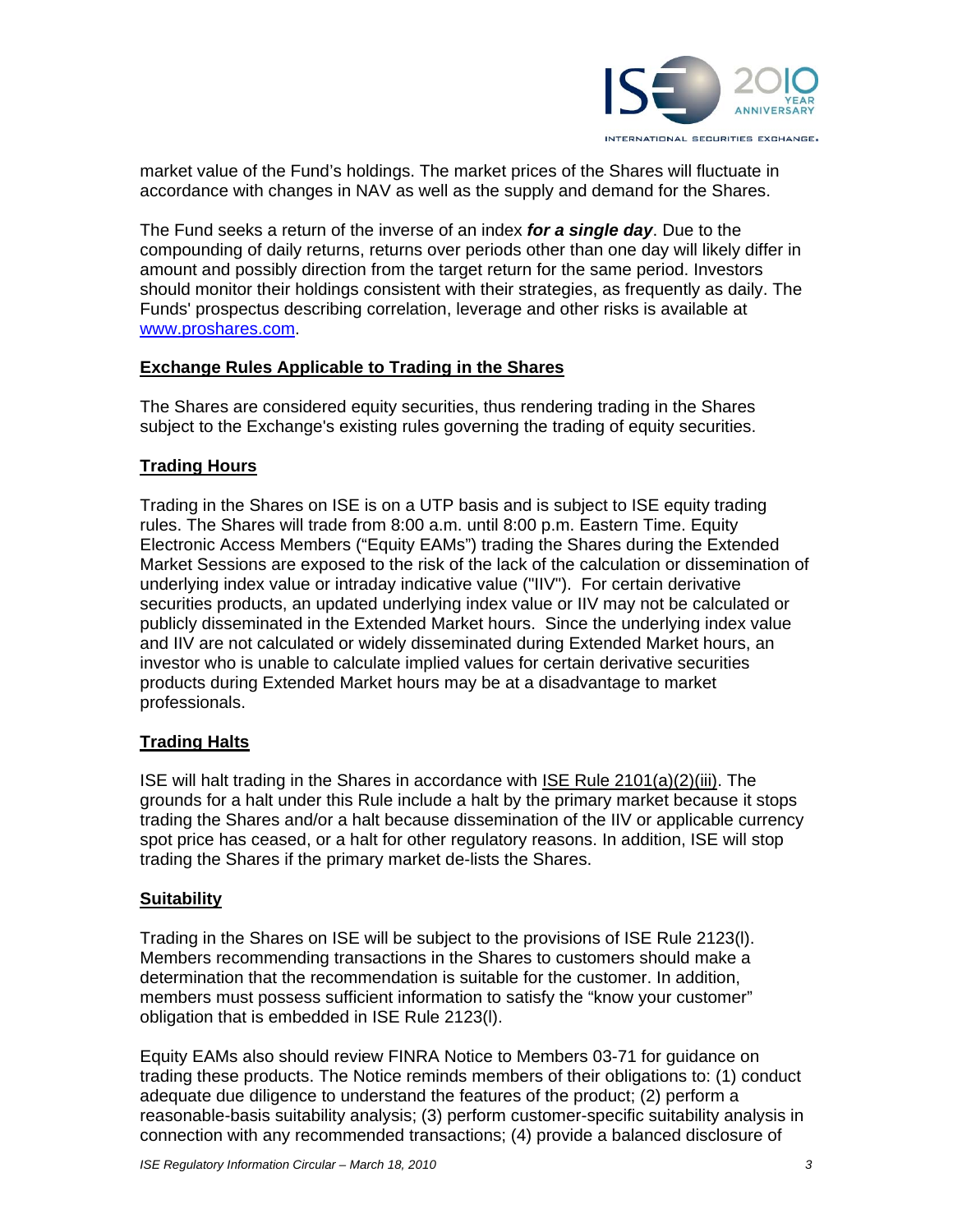

both the risks and rewards associated with the particular product, especially when selling to retail investors; (5) implement appropriate internal controls; and (6) train registered persons regarding the features, risk and suitability of these products.

#### **Delivery of a Prospectus**

Pursuant to federal securities laws, investors purchasing Shares must receive a prospectus prior to or concurrently with the confirmation of a transaction. Investors purchasing Shares directly from the Fund (by delivery of the Deposit Amount) must also receive a prospectus.

Prospectuses may be obtained through the Distributor or on the Fund's website. The Prospectus does not contain all of the information set forth in the registration statement (including the exhibits to the registration statement), parts of which have been omitted in accordance with the rules and regulations of the SEC. For further information about the Fund, please refer to the Trust's registration statement.

## **Exemptive, Interpretive and No-Action Relief Under Federal Securities Regulations**

The Commission has issued a letter dated January 24, 2007, (the "No-Action Letter") granting exemptive or no-action relief from certain rules under the Securities Exchange Act of 1934 for the Funds.

### **Regulation M Exemptions**

Generally, Rules 101 and 102 of Regulation M prohibit any "distribution participant" and its "affiliated purchasers" from bidding for, purchasing, or attempting to induce any person to bid for or purchase any security which is the subject of a distribution until after the applicable restricted period, except as specifically permitted in Regulation M. The provisions of the Rules apply to underwriters, prospective underwriters, brokers, dealers, and other persons who have agreed to participate or are participating in a distribution of securities.

The Commission issued a No-Action Letter by which persons participating in a distribution of shares of a fund may engage in secondary market transactions in such shares during their participation in such a distribution, despite the requirements of from Rule 101 under Regulation M. In addition, the SEC has permitted persons who may be deemed to be participating in the distribution of shares of a fund (i) to purchase securities for the purpose of purchasing creation unit aggregations of fund shares and (ii) to tender securities for redemption in Creation Unit Aggregations. Further, the Commission has clarified that the tender of fund shares to the Fund for redemption does not constitute a bid for or purchase of any of the Funds' securities during the restricted period of Rule 101. The Commission has issued a No-Action Letter to paragraph (e) of Rule 102 under Regulation M which allow the redemption of fund shares in creation unit aggregations during the continuous offering of shares.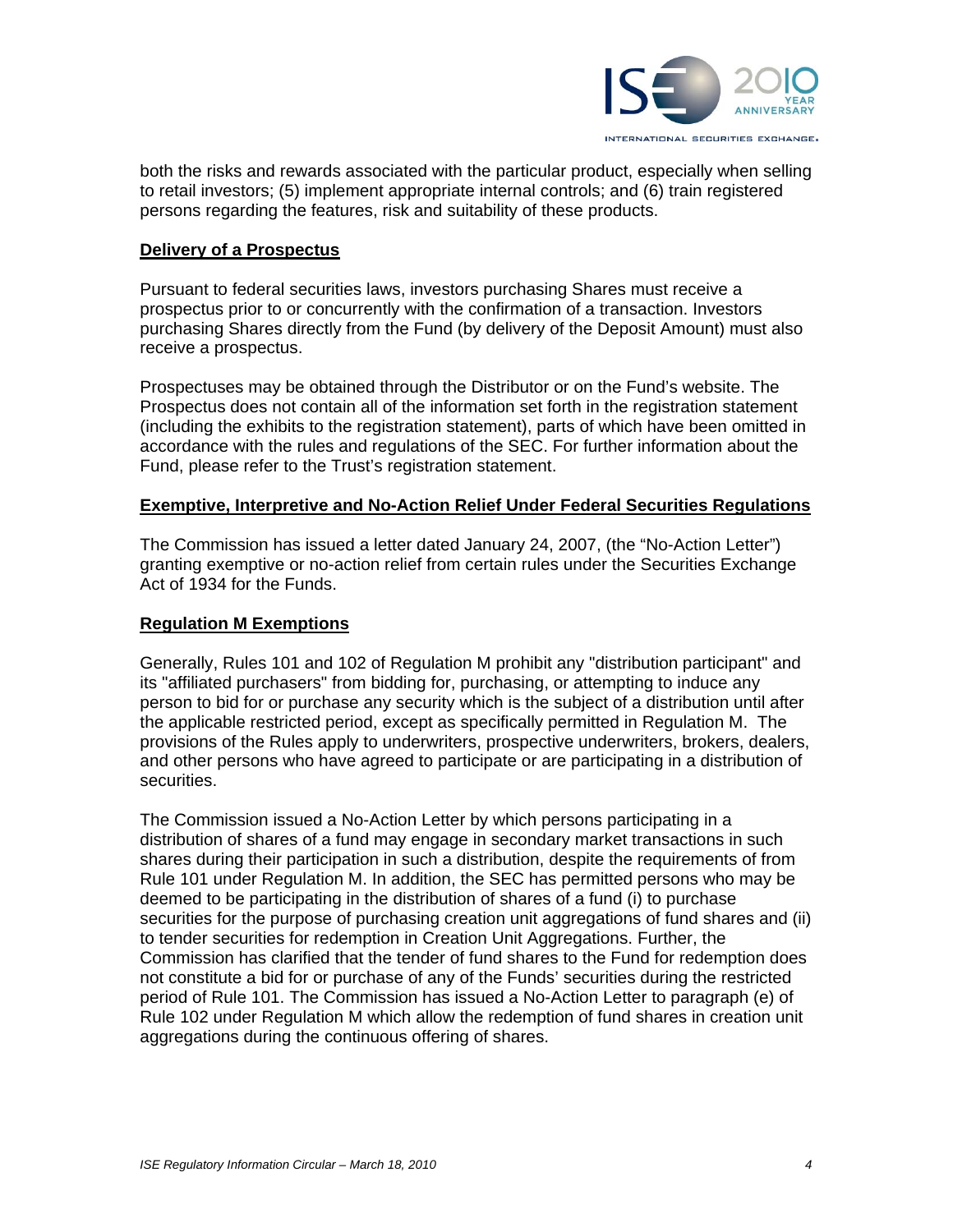

## **Customer Confirmations for Creation or Redemption of Fund Shares (SEC Rule 10b-10)**

Broker–dealers who handle purchases or redemptions of Fund shares in Creation Units for customers will be permitted to provide such customers with a statement of the number of Creation Unit Aggregations created or redeemed without providing a statement of the identity, number and price of shares of the individual securities tendered to the Fund for purposes of purchasing creation unit aggregations ("Deposit Securities") or the identity, number and price of shares to be delivered by the Trust to the redeeming holder ("Redemption Securities"). The composition of the securities required to be tendered to the Fund for creation purposes and of the securities to be delivered on redemption will be disseminated each business day and will be applicable to requests for creations or redemption, as the case may be, on that day. This exemptive relief under Rule 10b-10 with respect to creations and redemptions is subject to the following conditions:

- 1) Confirmations to customers engaging in creations or redemptions must state that all information required by Rule 10b-10 will be provided upon request;
- 2) Any such request by a customer for information required by Rule 10b-10 will be filed in a timely manner, in accordance with Rule 10b-10(c);
- 3) Except for the identity, number and price of shares of the component securities of the Deposit Securities and Redemption Securities, as described above, confirmations to customers must disclose all other information required by Rule 10b-10(a).

## **SEC Rule 14e-5**

The Commission has permitted any person acting as a dealer-manager of a tender offer for a component security of fund (1) to redeem fund shares in creation unit aggregations from the issuer that may include a security subject to such tender offer and (2) to purchase fund shares during such tender offer. In addition, a No-Action has been issued under Rule 14e-5 states that if a broker-dealer acting as a dealer-manager of a tender offer for a security of the Fund purchases or arranges to purchase such securities in the secondary market for the purpose of tendering such securities to purchase one or more creation unit aggregations of shares, it must be made in conformance with the following:

- i. such bids or purchases are effected in the ordinary course of business, in connection with a basket of 20 or more securities in which any security that is the subject of a distribution, or any reference security, does not comprise more than 5% of the value of the basket purchased; or
- ii. purchases are effected as adjustments to such basket in the ordinary course of business as a result of a change in the composition of the underlying index; and
- iii. such bids or purchases are not affected for the purpose of facilitating such tender offer.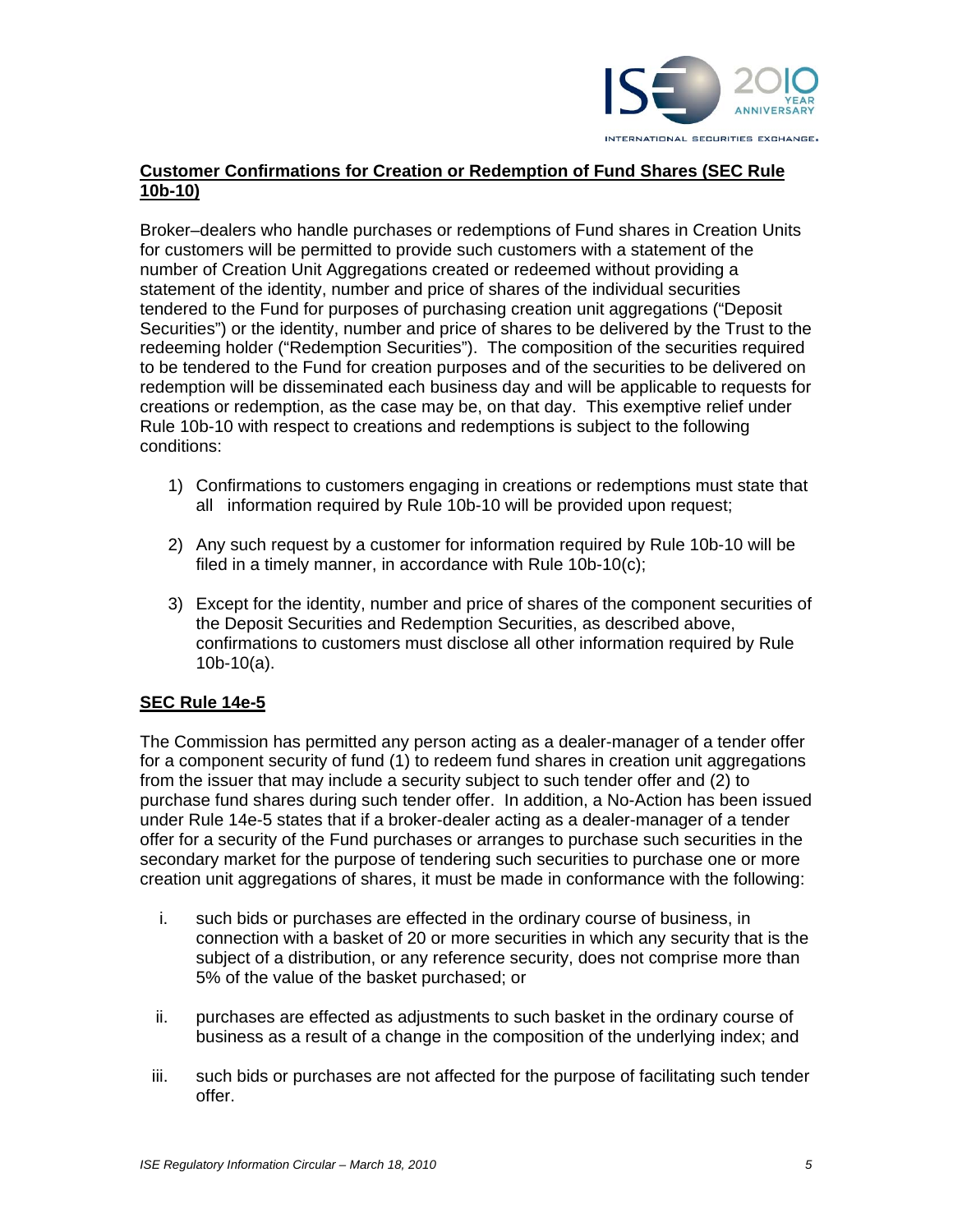

# **Section 11(d)(1); SEC Rules 11d1-1 and 11d1-2**

Section 11(d)(1) of the Act generally prohibits a person who is both a broker and a dealer from effecting any transaction in which the broker-dealer extends credit to a customer on any security which was part of a new issue in the distribution of which he participated as a member of a selling syndicate or group within thirty days prior to such transaction. The Commission has clarified that Section 11(d)(1) does not apply to broker-dealers that are not authorized participants (and, therefore, do not create creation unit aggregations) that engage in both proprietary and customer transactions in shares of a fund in the secondary market, and for broker-dealer authorized participants that engage in creations of creation unit aggregations. This relief is subject to specific conditions, including the condition that such broker-dealer (whether or not an authorized participant) does not, directly or indirectly, receive from the fund complex any payment, compensation or other economic incentive to promote or sell the shares of a fund to persons outside the fund complex, other than non-cash compensation permitted under NASD Rule 2830 (I)(5)(A), (B) or (C). See letter dated November 22, 2005 from Brian A Bussey, Assistant Chief Counsel, SEC Division of Market Regulation, to Barclays Global Investors, N.A., dated November 22, 2005. The Commission has issued a No-Action Letter under Section 11(d)(1) of the Act states that broker-dealers may treat shares of a fund, for purposes of Rule 11d1-2, as "securities issued by a registered open-end investment company as defined in the Investment Company Act" and thereby extend credit or maintain or arrange for the extension or maintenance of credit on shares that have been owned by the persons to whom credit is provided for more than 30 days, in reliance on the exemption contained in the rule.

## **SEC Rule 15c1-5 and 15c1-6**

The Commission has issued a No-Action letter with respect to Rule 15c1-5 and Rule 15c1-6 as to the required disclosure of control by a broker or dealer with respect to creations and redemptions of fund shares and secondary market transactions therein.

#### **This Regulatory Information Circular is not a statutory Prospectus. Equity EAMs should consult the Trust's Registration Statement, SAI, Prospectus and the Fund's website for relevant information.**